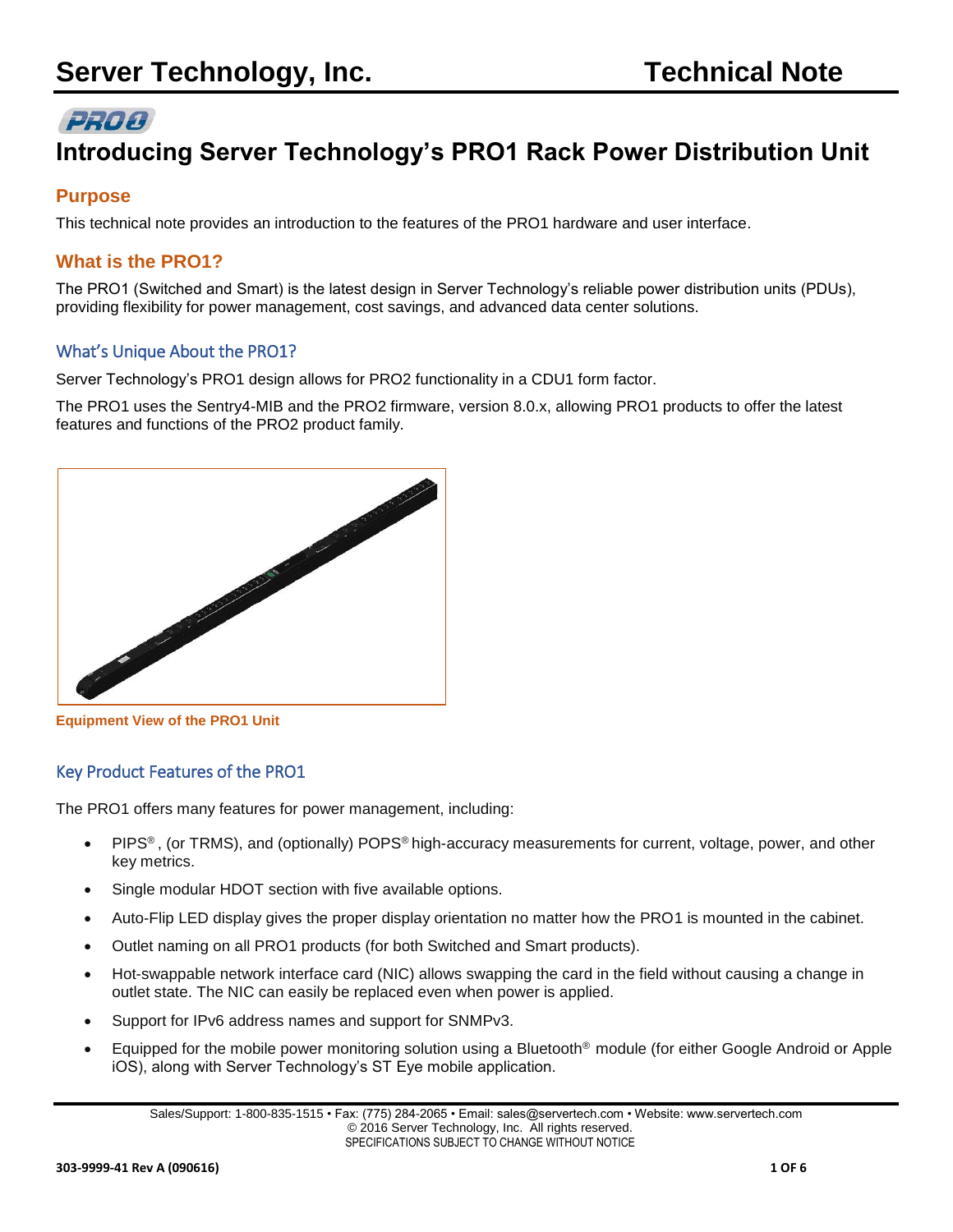- Several new levels of power monitoring for high-low warning-alarm thresholds and threshold hysteresis.
- If the master unit loses power, redundant power is provided to the master via the first linked unit, ensuring uptime.
- On-board firmware file system to allow direct GUI downloads of system files, firmware version updates, and MIB/OID tree files without using FTP.
- Intuitive and soft-mapped naming conventions used in both the PRO1 hardware and firmware to reflect the system hierarchy of units, cords, lines, phases, over-current protectors (OCPs), branches, outlets, outlet groups, and sensors.
- Server Technology's multi-linking technology that supports the optional linking of up to three expansion (link) units per one PRO1 master unit, allowing a single IP address for multiple cabinets.

#### **Feature Comparison: PRO1 vs. PRO2**

The PRO1 is similar to the PRO2 in hardware architecture, object mapping, user interfaces (GUI and CLI), firmware (version 8.0.x or later), and new Sentry4-MIB, but the PRO1 **does not** include the following PRO2 items:

- Branch Current Monitoring feature
- TRMS Current Input Monitoring (in some cases rather than PIPS)

The following table shows a detailed benefit comparison:

| <b>Product</b>   | <b>Benefits</b>                                                                                                                                                                                                                                                                                                                                          |  |  |  |  |
|------------------|----------------------------------------------------------------------------------------------------------------------------------------------------------------------------------------------------------------------------------------------------------------------------------------------------------------------------------------------------------|--|--|--|--|
| PR <sub>O1</sub> | CDU with NIM2/PRO2 Network Card:                                                                                                                                                                                                                                                                                                                         |  |  |  |  |
|                  | • Faster processor and more memory<br>• Hot swap network card<br>• Network card swap with no re-programming (PCM)<br>• Features/functions can be added as needed<br>• Multi-linking (up to 4 units)<br>• Power from link unit keeps network up if power from master unit goes down<br>• Sentry4-MIB allows additional alarm warning and threshold levels |  |  |  |  |
| PRO <sub>2</sub> | <b>PRO2 Architecture with NIM2 Network Card:</b><br>• PRO1 features, plus additional features<br>• PIPS standard<br>• Branch monitoring standard<br>Locking data and low voltage cables<br>Smart products with breaker/fuse branch circuit sensing<br>All products 60 degrees Celsius rated                                                              |  |  |  |  |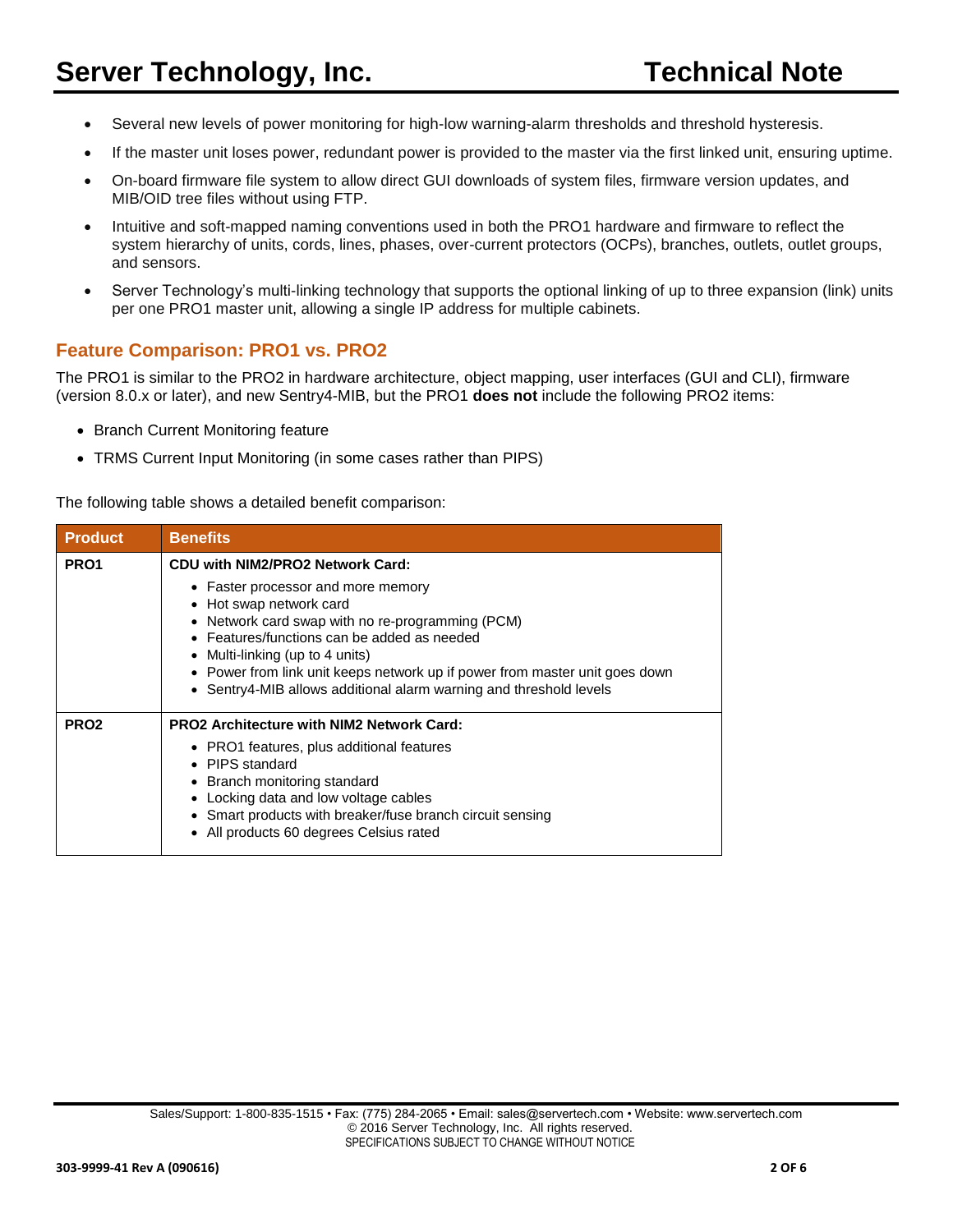## **PRO1 Hardware Architecture – What's New?**

The new hardware design of PRO1 products reflects the many possible combinations of power data that can occur within a hierarchy of units, cords, lines, phases, over-current protectors (OCPs), branches, outlets, outlet groups, and sensors.

The PRO1 firmware user interface (GUI and CLI) mirrors this fixed arrangement of system objects to support optimal monitoring and management of power metrics, and for user-configuration of PRO1 system values.

System objects in the PRO1 hierarchy relate to each other in an overall fixed structure, top to bottom, as illustrated:

**Unit** For the PRO1, *unit* is the physical enclosure. In the CDU1, this is *tower*.

|\_\_\_\_**Cord** For the PRO1, there is only one cord per a PRO1 unit. PRO1 lines/phases are part of the one cord.

|\_\_\_\_\_**Line** PRO1 data for individual lines includes current (A), thresholds, capacity, hysteresis, and more.

|\_\_\_\_\_**Phase** Data for each phase of a multi-phase line includes (phase) voltage and power factor.

|\_\_\_\_\_**Over-Current Protectors (OCPs)** Reports failed OCPs for Switched/Smart units.

**Outlets** Configure multiple low/high warning/alarm threshold levels.

|\_\_\_\_\_**Outlet Groups** Assign outlets to named outlet groups.

|\_\_\_\_\_**Sensors** Set low/high temp/humidity thresholds.

#### **Using the PRO1 Firmware**

The PRO1 products use the same PRO2 firmware (version 8.0x or later), providing a similar GUI and Command Line Interface (CLI) as available with the PRO2 products.

**Note:** Firmware, version 8.0, for the PRO1 product is not compatible with other Server Technology Rack Power Distribution Unit products. There is no upgrade path from earlier PDU products to PRO1 products.

The PRO1 firmware provides the following key features:

#### On-Board File System

The firmware Web Interface provides an embedded file system to give quick access to system configuration files, as well as the on-board and downloadable Sentry4-MIB and OID Tree for the PRO1, eliminating website MIB/OID downloads.

The page also allows GUI-based file uploads (without FTP) for system, configuration, and firmware versions. However, all PRO1 configuration/system files, MIB, and OID Tree can also be accessed via FTP/SFTP.

#### Intuitive and Consistent Terminology

The design of the firmware includes intuitive and soft-mapped naming conventions between the interfaces (Web and CLI) and the PRO1 product. For example, the firmware GUI areas (cords, lines, phases, over-current protectors, branches, outlets, sensors, etc.) match the same areas designed in the PRO1 hardware architecture.

Outlet numbers are named 1-n sequentially and the outlet name is not tied to infeeds or branches. Input cords are also simply named 1-n sequentially (like 1-24), no longer 1-n for each phase (like XY 1-8, YZ 1-8, ZX 1-8).

Also, firmware naming formats match the exact silkscreened names on the hardware unit.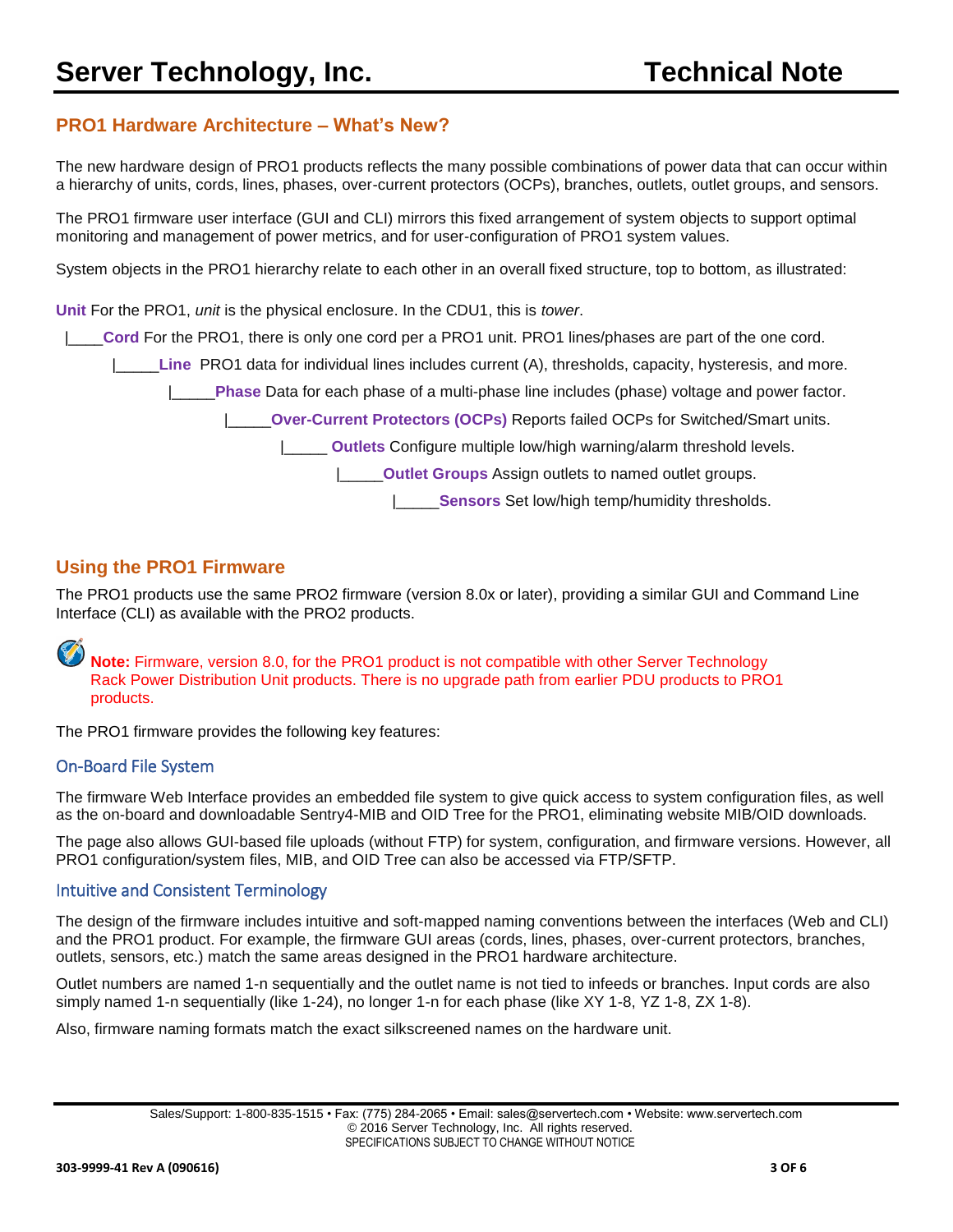#### Outlet Grouping

An outlet group is named group with a collection of PRO1 outlets assigned to the group. Outlet groups can be granted access to selected outlets by the administrative user (via the Web interface or CLI), and outlet activity by group can be monitored on a separate Web interface page for outlet group monitoring.

### Setting Thresholds

When setting threshold values, the PRO1 firmware allows expanded alerting capabilities. Threshold values can be set by the administrative-user for multiple low/high warning/alarm levels (and threshold hysteresis), as listed below in the following PRO1 areas.

Every item shown in the following list – for which a threshold can be set – also has a corresponding Monitoring page for viewing the item's current threshold values and operational status.

- Cord power (low and high), cord apparent power (low and high), cord power factor (low), 3-phase out-of-balance (high).
- Line current (low and high).
- Outlet current (low and high), outlet power (low and high), outlet power factor (low).
- Phase voltage (low and high), phase power factor (low).
- Temperature sensor (low and high).
- Humidity sensor (low and high).
- Analog-to-Digital (ADC) sensor (low and high) if an EMCU is connected to the PRO1 unit.

## **The User Interfaces**

The PRO1 product offers two built-in user interfaces:

- Web interface (GUI) accessed via HTTP-enabled Ethernet connections.
- Command Line Interface (CLI) for serial and Telnet connections.

Both interfaces allow power monitoring of PIPS/POPS data points, temperature/humidity measurements, system/network configuration, outlet control, ST Eye Bluetooth® connection, user account management, and numerous other operations for PRO1 units.

Either interface can be used as preferred; most firmware operations can be performed on GUI screens or by CLI commands on the command line. When using either interface, the availability of firmware functions for your user login account depends on your current user access rights as granted by the system administrator.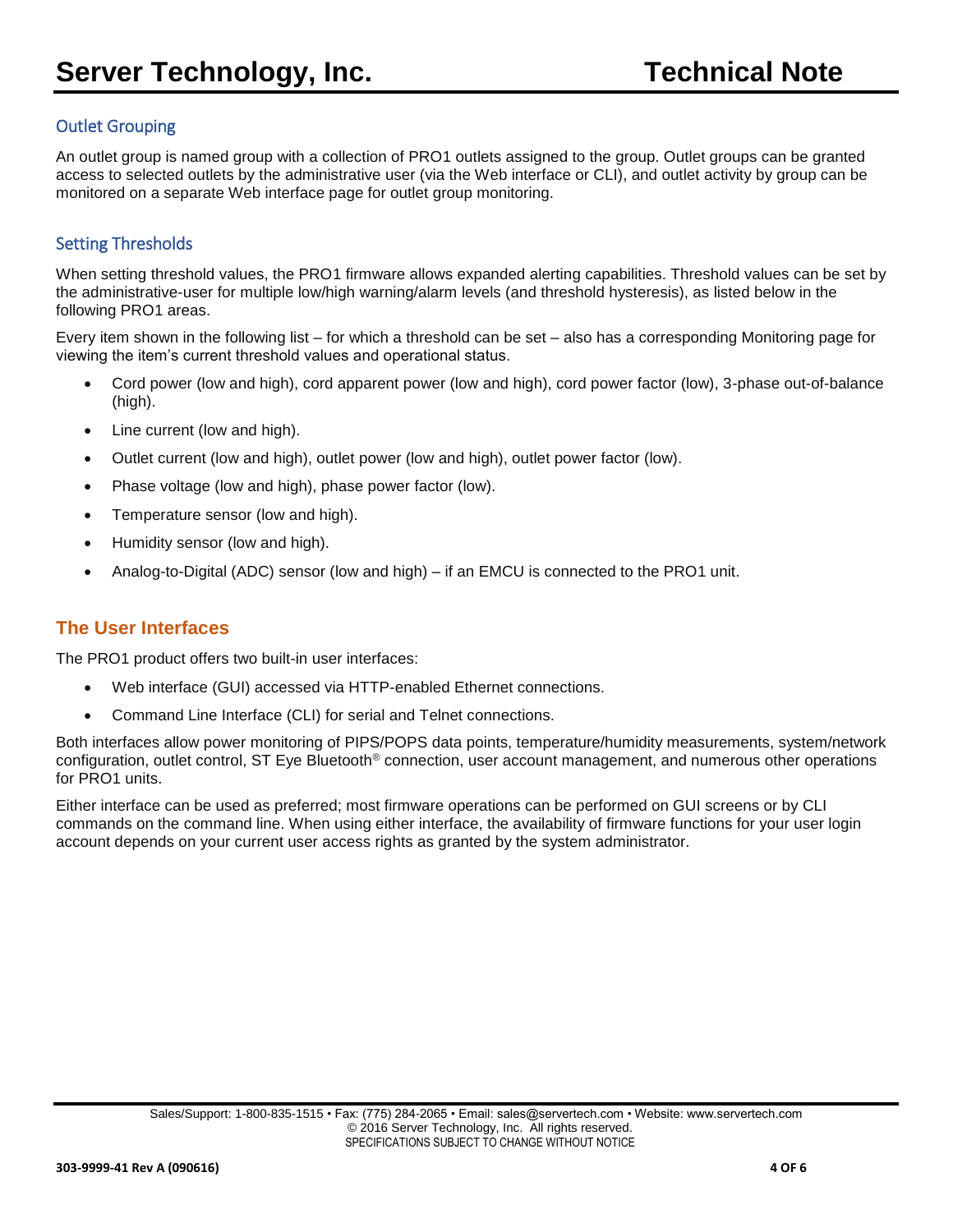## **PRO1 Dashboard View**

The **Overview > System** page provides a fast and high-level view of the overall condition of the PRO1 unit. The subsystem status view shows the current operational state of individual PRO1 units, cords, lines, etc.

The color-coded status icon for each area is hot-linked to the corresponding monitoring page to show the operating details behind the status, illustrated below:



# **Summary of PRO1 User Interface Options**

#### **Overview**

As described above, the Overview option (System page) provides monitoring of major PRO1 operational areas. The page displays a quick view of color-coded icons showing current status of the units, cords, branches, lines, phases, sensors. Click an icon for the related monitoring page to view the metrics behind the status. Also shows color-coded graphs for the operational status of line current and temperature/humidity sensor readings.

#### **Monitoring**

The Monitoring option provides viewing of dynamically updated metrics for the PRO2 operational areas that have the highest power impact on the unit and the data center.

The design of the GUI monitoring pages follows the major areas in the hardware architecture of the PRO2, providing a separate and detailed page for the overall status of units, cords, lines, OCPs, branches, outlets, groups, and sensors.